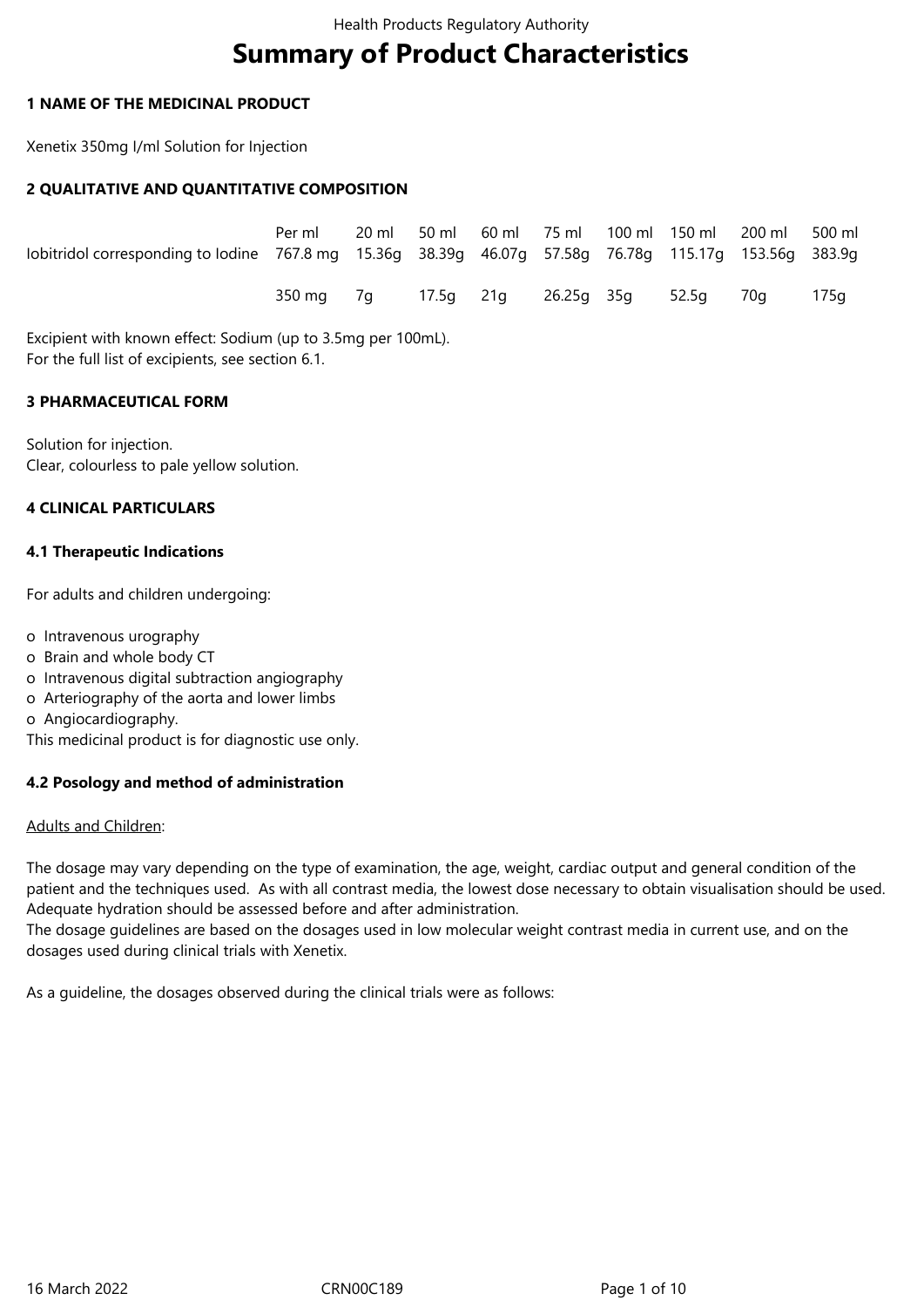| Indications                                 | Recommended dosage               |                                           |  |  |
|---------------------------------------------|----------------------------------|-------------------------------------------|--|--|
| Intravenous urography                       | Minimum dose: 1 ml/kg. It may be |                                           |  |  |
|                                             |                                  | necessary to increase the dose in         |  |  |
|                                             |                                  | individual cases e.g. obesity or impaired |  |  |
|                                             | renal function.                  |                                           |  |  |
| <b>Brain CT</b>                             | Adults                           | 1-1.5 ml/kg                               |  |  |
| Whole-body CT                               | <b>Adults</b>                    | The doses of contrast medium              |  |  |
|                                             |                                  | and the rates of administration           |  |  |
|                                             |                                  | depend on the organs under                |  |  |
|                                             |                                  | investigation, the diagnostic             |  |  |
|                                             |                                  | problem and, in particular, the           |  |  |
|                                             |                                  | different scan and                        |  |  |
|                                             |                                  | image-reconstruction times of             |  |  |
|                                             |                                  | the scanners in use. Infusion is          |  |  |
|                                             |                                  | preferable for slow scanners              |  |  |
|                                             |                                  | and injection (bolus) for fast            |  |  |
|                                             |                                  | scanners. A dose of 3 mL/kg is            |  |  |
|                                             |                                  | usually considered as a                   |  |  |
|                                             |                                  | maximum dose.                             |  |  |
| Brain and whole-body CT                     | Children                         | 1.2-2.4 ml/kg                             |  |  |
| Intravenous digital subtraction angiography | Mean                             | Min/max dose: 1.2-3.2 ml/kg               |  |  |
|                                             | dose:                            |                                           |  |  |
|                                             | $2.1$ ml/kg                      |                                           |  |  |
| Peripheral angiography                      | <b>Adults</b>                    | 10-90 ml (max: 250 ml)                    |  |  |
| Visceral angiography                        | <b>Adults</b>                    | 12-60 ml (max: 250 ml)                    |  |  |
| Aortography                                 | <b>Adults</b>                    | 10-80 ml (max: 250 ml)                    |  |  |
| Renal angiography                           | Adults                           | 6-15 ml (max: 250 ml)                     |  |  |
| Angiocardiography                           | <b>Adults</b>                    | 30-60 ml/inj.                             |  |  |
| Left ventricle and aortic root inj.         |                                  |                                           |  |  |
| Angiocardiography                           | <b>Adults</b>                    | $4-8$ ml/inj.                             |  |  |
| Selective coronary arteriography            |                                  |                                           |  |  |
| Angiocardiography                           | Children                         | Depending upon age, weight                |  |  |
|                                             |                                  | and pathology                             |  |  |
|                                             |                                  |                                           |  |  |

Usually, the rate of administration varies between 0.5 and 5 mL/s depending on the type of examination.

# **4.3 Contraindications**

- Hypersensitivity to iobitridol or to any of the excipients;
- History of major immediate or delayed skin reaction (see sections 4.4 and section 4.8) to Iobitridol injection;
- Manifest thyrotoxicosis;

# **4.4 Special warnings and precautions for use**

There is a risk of allergic reaction, regardless of the route of administration or the dose.

The risk of allergic reactions associated with products administered locally for opacification of body cavities is not clear-cut:

a) Administration via certain specific routes (articular, biliary, intrathecal, intra-uterine, etc.) results in varying degrees of systemic diffusion, i.e. systemic effects may be observed.

b) Oral or rectal administration normally results in very limited systemic diffusion. If the intestinal mucosa is normal, not more than 5% of the administered dose is found in urine and the rest is eliminated in faeces. Conversely, absorption is increased if the mucosa is damaged. In the event of perforation, this the absorption rapid and total with diffusion into the peritoneal cavity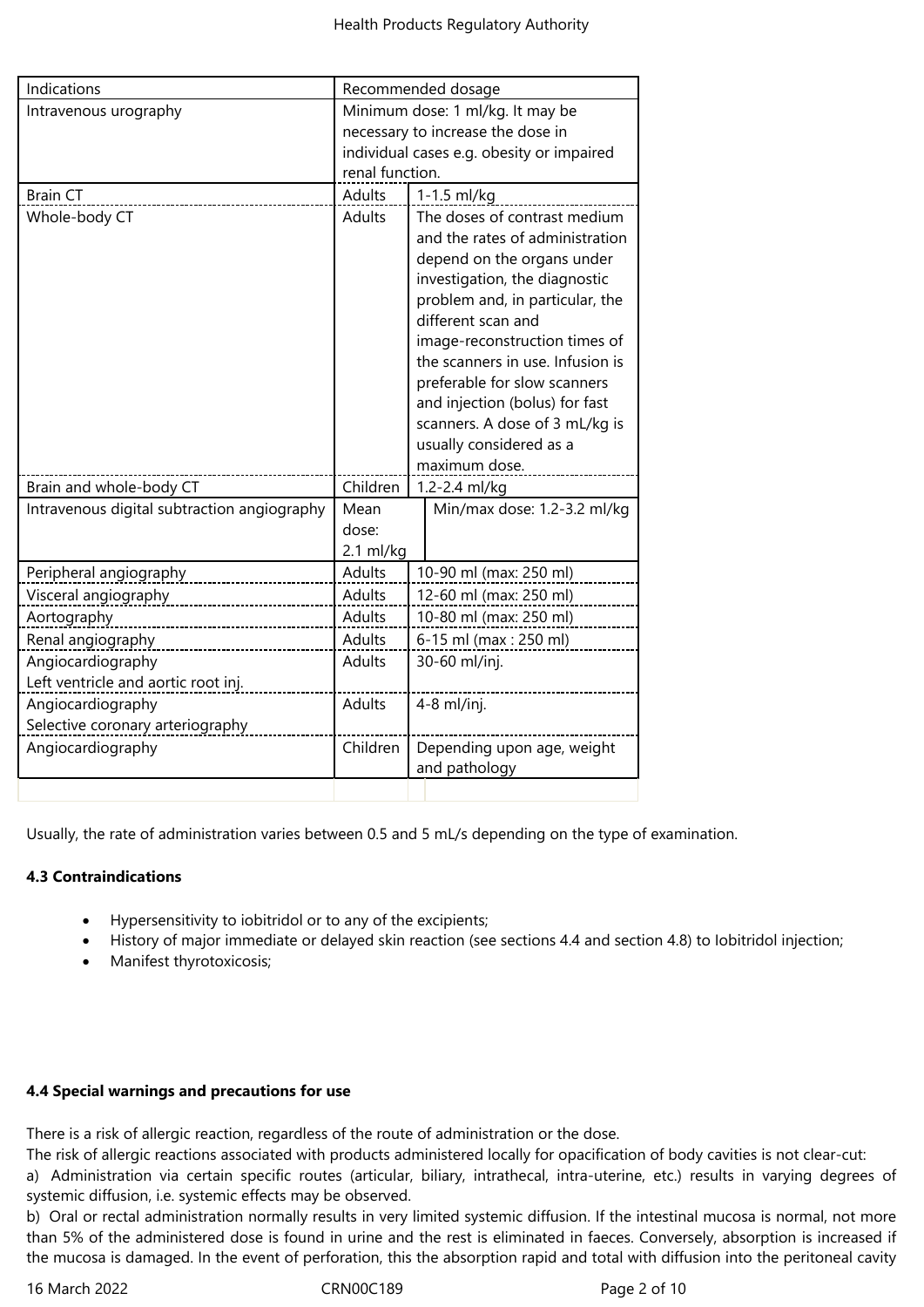#### Health Products Regulatory Authority

and the product is eliminated in urine. The occurrence of dose-dependent systemic effects is therefore dependent on the status of the intestinal mucosa.

c) However, the allergic immune mechanism is not dose-dependent and immuno-allergic reactions may occur at any time, regardless of the administration route.

Thus, in terms of the frequency and intensity of undesirable effects, there is a difference between:

- products administered via the vascular route and certain local routes, and
- products administered via the GI tract which are only slightly absorbed under normal conditions.

### **4.4.1 General comments for all iodinated contrast agents**

### **4.4.1.1 Warnings**

In the absence of specific studies, myelography is not an indication for Xenetix.

All iodinated contrast agents can cause minor or major reactions that can be life-threatening. They may occur immediately (within 60 minutes) or be delayed (up to 7 days). They are often unpredictable.

Because of the risk of major reactions, emergency resuscitation equipment should be available for immediate use. Several mechanisms have been evoked to explain the occurrence of these reactions:

- Direct toxicity affecting the vascular endothelium and tissue proteins.
- Pharmacological action modifying the concentration of certain endogenous factors (histamine, complement factors, inflammation mediators), observed more frequently with hyperosmolar contrast media.
- Immediate IgE-mediated allergic reaction to the contrast agent XENETIX (anaphylaxis).
- Allergic reaction due to a cellular-type mechanism (delayed cutaneous reactions).

Patients who have already experienced a reaction during administration of an iodinated contrast agent are at higher risk of experiencing another reaction following administration of the same or possibly a different iodinated contrast agent, and are thus considered to be at-risk patients.

#### 4.4.1.2 Iodinated contrast agents and the thyroid (see also section 4.4.2.5)

Before administering an iodinated contrast agent, it is important to ensure that the patient is not scheduled to undergo a scintigraphic examination or laboratory test related to the thyroid or to receive radioactive iodine for therapeutic purposes. Administration of contrast agents, via any route, disrupts hormone concentrations and the iodine uptake by the thyroid or by metastases of thyroid cancer, until urine iodine levels have returned to normal.

#### 4.4.1.3 Other Warnings

Extravasation is a non exceptional complication (0.04% to 0.9%) of intravenous injections of contrast media. More frequent with the high osmolar products, most of the injuries are minor, however severe injuries such as skin ulceration, tissue necrosis, and compartment syndrome may occur with any iodinated contrast medium. The risk and/or severity factors are patient-related (poor or fragile vascular conditions), and technique-related (use of a power injector, large volume). It is important to identify these factors, optimize the injection site and technique accordingly, and monitor the injection prior to, during and after the injection of Xenetix.

#### **4.4.2 Precautions for use**

4.4.2.1 Intolerance to iodinated contrast agents:

Prior to the examination:

Identify at-risk patients by a precise screening of histories.

Corticosteroids and H1-type antihistamines have been suggested as pre-medication in patients presenting with the highest risk for intolerance reactions(history of intolerance to an iodinated contrast agent). However, they do not prevent the occurrence of serious or fatal anaphylactic shock. During the procedure, the following measures must be maintained:

- Medical surveillance;
- Permanent venous access.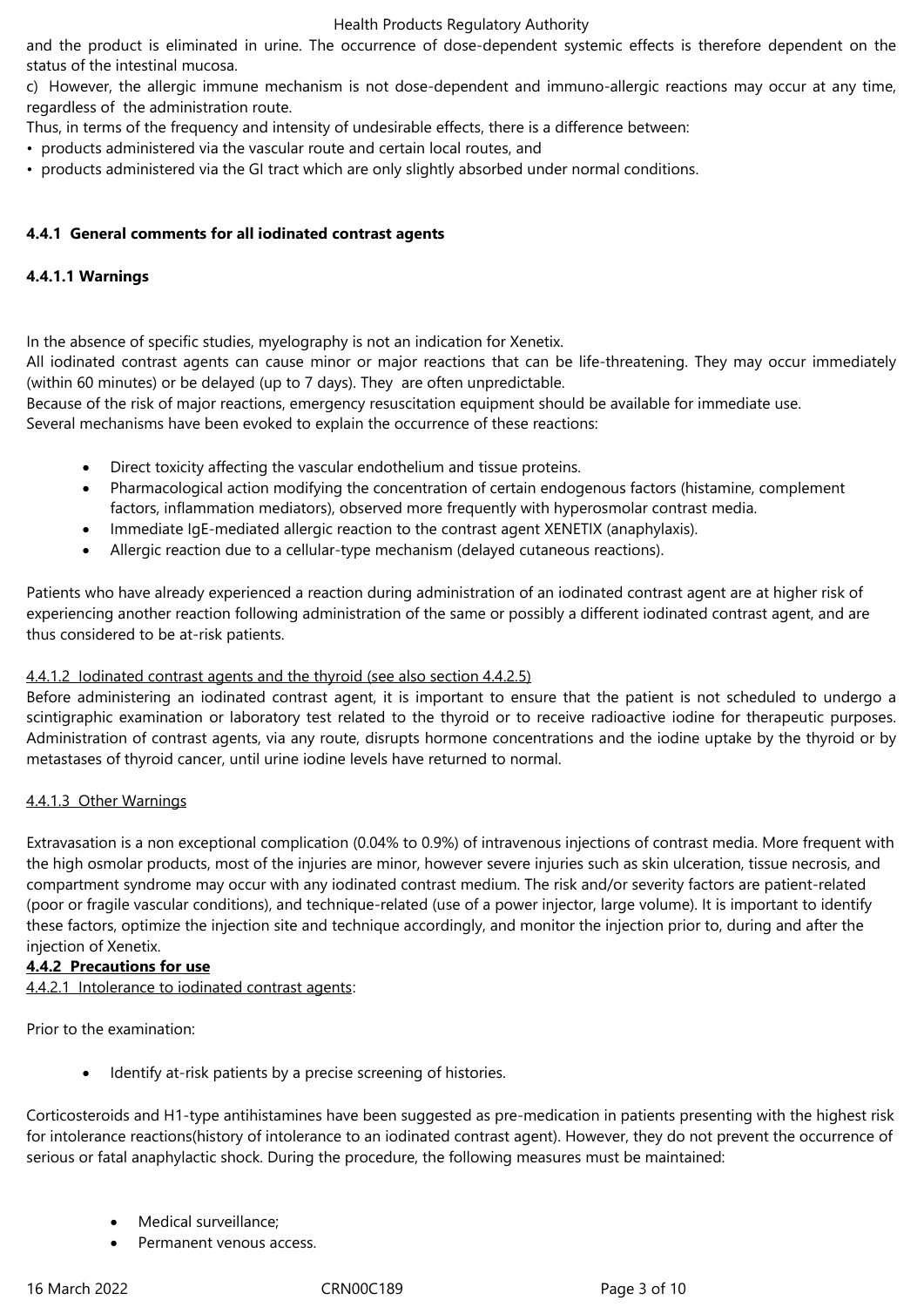- After administration of the contrast agent, the patient must be monitored for at least 30 minutes since most serious adverse reactions occur within this time period.
- The patient must be informed of the possibility of delayed reactions (for up to 7 days)(see section 4.8, Undesirable effects). **Severe cutaneous adverse reactions**Severe cutaneous adverse reactions (SCARs) such as drug reaction/rash with eosinophilia and systemic symptoms (DRESS), Stevens-Johnson syndrome (SJS), toxic epidermal necrolysis (Lyell's syndrome or TEN) and acute generalised exanthematous pustulosis (AGEP), which can be life-threatening, have been reported in patients administered Xenetix (see section 4.8, Undesirable effects.At the time of initiation patients should be advised of the signs and symptoms and monitored closely for severe skin reactions. Xenetix should be discontinued immediately upon suspicion of a severe hypersensitivity reaction. If the patient has developed a severe cutaneous adverse reaction with the use of Xenetix, Xenetix must not be re-administered in this patient at any time (see section 4.3). 4.4.2.2 Renal insufficiencylodinated contrast agents can induce a transient alteration in renal function or worsen pre-existing renal insufficiency. Preventive measures include:
- Identifying at-risk patients, i.e. with dehydration or renal insufficiency, diabetes, severe heart failure, monoclonal gammapathy (multiple myeloma, Waldenström's macroglobulinemia), a history of renal failure after iodinated contrast agent administration; children under one year of age and elderly subjects with atheroma.
- Hydrate when necessary using a saline solution.
- Avoid combinations with nephrotoxic medicines. If this cannot be avoided, laboratory monitoring of renal function must be intensified. The medicines concerned include aminoglycosides, organoplatinum compounds, high –doses of methotrexate, pentamidine, foscarnet and certain antiviral agents (aciclovir, ganciclovir, valaciclovir, adefovir, cidofovir, tenofovir), vancomycin, amphotericin B, immunosuppressants such as ciclosporine or tacrolimus, ifosfamide).
- Allow at least 48 hours between two radiological examinations with injection of contrast agents, or postpone any new examination until renal function returns to baseline.
- Prevent lactic acidosis in diabetic patients treated with biguanide (i.e. metformin) according to blood creatinine level (see 4.5. Interactions - Antidiabetics in the biguanide group).

Iodinated contrast agents can be used in haemodialysed patients as the agents are removed by dialysis. Prior approval should be obtained from the haemodialysis department.

## 4.4.2.3 Hepatic insufficiency

Particular attention is required when a patient presents with both hepatic and renal insufficiency since, in this situation, the risk for contrast agent retention is increased.

#### 4.4.2.4 Asthma

Stabilisation of asthma is recommended before the injection of an iodinated contrast agent.

Due to an increased risk of bronchospasm, special caution should be taken in patients who suffered an asthmatic attack within 8 days prior to the examination.

## 4.4.2.5 Dysthyroidism

After iodinated contrast agent injection, particularly in patients with a goitre or a history of dysthyroidism, there is a risk either of a flare-up of hyperthyroidism or development of hypothyroidism. There is also a risk of hypothyroidism in neonates who have received or whose mother has received an iodinated contrast agent. Therefore, thyroid function in such neonates should be evaluated and closely monitored to ensure thyroid function is normal.

## 4.4.2.6 Cardiovascular diseases

In patients with cardiovascular disease (such as early or patent heart failure, coronaropathy, pulmonary hypertension, valvulopathy, cardiac arrhythmias), the risks of cardiovascular reactions is increased after administration of an iodinated contrast agent. Intravasal injection of the contrast medium may cause pulmonary oedema in patients with manifest or incipient heart failure, whereas administration in pulmonary hypertension and heart valve disorders may result in marked changes in haemodynamics. The frequency and degree of severity appear related to the severity of the cardiac disorders. In case of severe and chronic hypertension, the risk of renal damage due to administration of the contrast medium and also due to the catheterisation itself may be increased. Ischaemic ECG changes and severe arrhythmias are most frequently observed in elderly and heart disease patients. Very rare cases of ventricular fibrillation which occurred immediately after administration of the contrast medium have been reported outside the context of hypersensitivity reactions.

#### (See Section 4.8 Undesirable effects)

Careful weighing up of the risk-benefit ratio is necessary in these patients.

#### 4.4.2.7 Central nervous system disorders

The benefit/risk ratio must be evaluated for each case: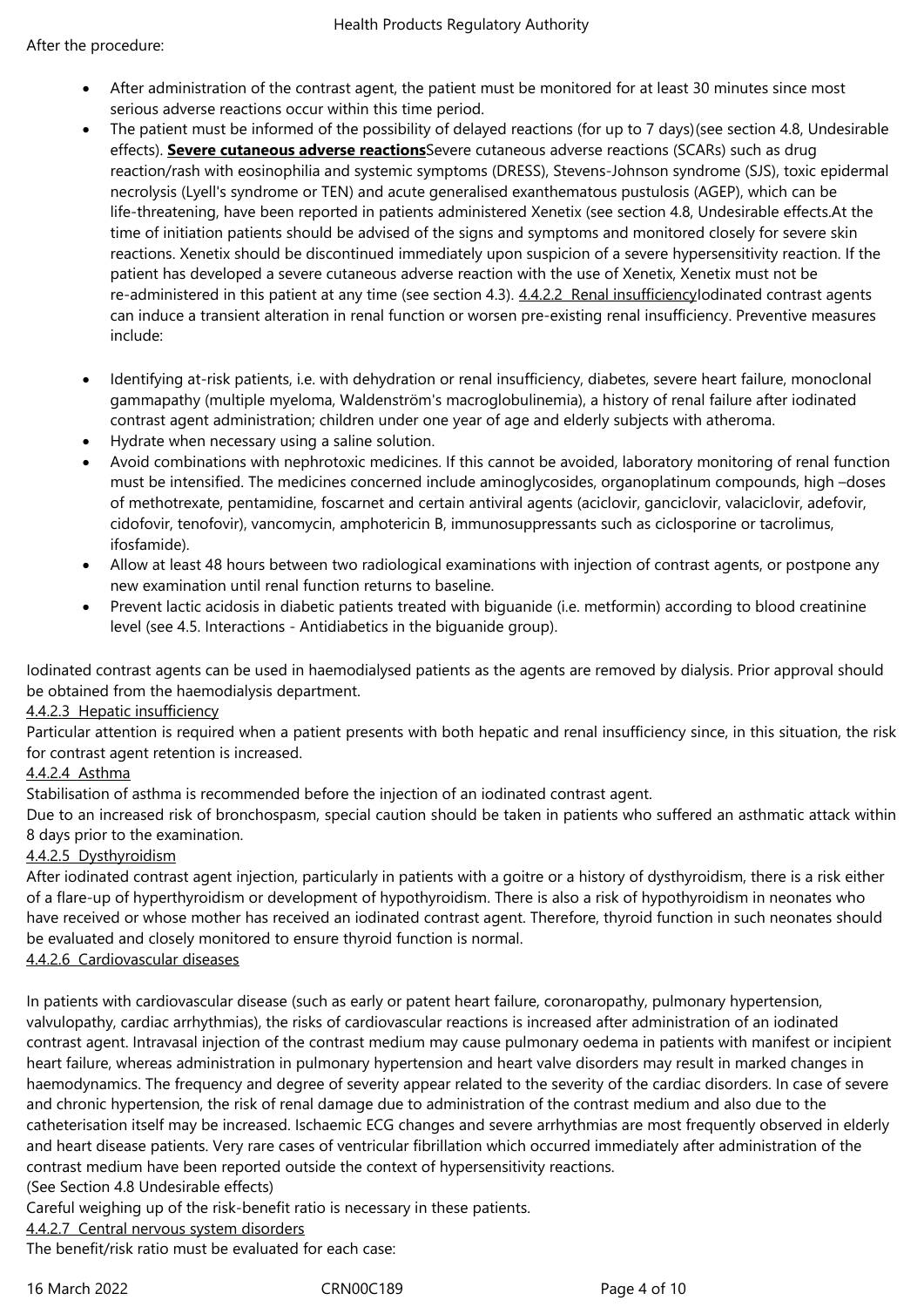#### Health Products Regulatory Authority

- Due to the risk of aggravation of neurological symptoms in patients with a transient ischaemic attack, acute cerebral infarct, recent intracranial haemorrhage, cerebral oedema, idiopathic or secondary (tumour, scar) epilepsy.
- If the intra-arterial route is used in alcoholic patients (acute or chronic alcoholism), and other drug-addicted subjects.

#### 4.4.2.8 Pheochromocytoma

Patients with pheochromocytoma may develop a hypertensive crisis after intravascular administration of a contrast agent and must be monitored prior to the examination.

#### 4.4.2.9 Myasthenia gravis

Administration of a contrast agent can worsen the symptoms of myasthenia gravis.

#### 4.4.2.10 Intensification of undesirable effects

Undesirable effects linked to contrast agent administration may be intensified in patients showing pronounced agitation, anxiety or pain. Appropriate management such as sedation may be necessary.

### **4.5 Interaction with other medicinal products and other forms of interactions**

### **4.5.1 Medicinal products**

### **Antidiabetics in the biguanide group (i.e. metformin)** (see also section 4.4.2.2. Precautions for use – Renal insufficiency)

1. In patients with normal renal function, biguanide treatment can be continued normally.

2. In patients with moderate renal insufficiency (estimated glomerular filtration rate [eGFR] 30-59 mL/min/1.73m<sup>2</sup>):

a. Patients receiving intravenous contrast medium with an eGFR equal to or greater than 45 mL/min/1.73 m<sup>2</sup> can continue to take the biguanide normally.

b. Patients receiving intra-arterial contrast medium, and those receiving intravenous contrast medium with an eGFR between 30 and 44 mL/min/1.73 m<sup>2</sup>, should stop the biguanide 48 hours before contrast medium and should only restart the biguanide 48 hours after contrast medium if renal function has not deteriorated.

3. In patients with eGFR less than 30 mL/min/1.73 m2 (chronic kidney disease [CKD] 4 and 5), or with an intercurrent illness causing reduced liver function or hypoxia, the biguanide is contraindicated and a careful risk/benefit assessment should precede the administration of any iodinated contrast media.

4. Emergency patients. The biguanide should be stopped from the time of contrast medium administration. After the procedure, the patient should be monitored for signs of lactic acidosis. The biguanide should be restarted 48 hours after contrast medium if serum creatinine/eGFR is unchanged from the pre-imaging level.

## **Radiopharmaceuticals** *(see section 4.4., Special warnings and Precautions for use)*

Iodinated contrast media may affect the uptake of radioactive iodine by the thyroid for several weeks. This may lead to impaired uptake in thyroid scintigraphy, and/or to a decrease in the efficacy of Iodine 131 treatment. In patients due to undergo renal scintigraphy with injection of a radiopharmaceutical secreted by the renal tubule, it is preferable to carry out this examination before an iodinated contrast agent injection.

**Beta-blocking agents**, vasoactive substances, angiotensin converting enzyme inhibitors, angiotensin receptor antagonists. These drugs reduce the efficacy of the cardiovascular compensation mechanism that occurs during haemodynamic disorders. The physician must be informed before the injection and appropriate intensive care equipment must be available.

#### **Diuretics**

Due to the risk of dehydration caused by diuretics, hydroelectrolyte rehydration prior to the examination is necessary in order to minimise the risk of acute renal failure.

#### **Interleukin-2**

The risk of developing a reaction to the contrast agent is increased in the event of recent treatment with interleukin 2 (intravenous route): rash or, more rarely, hypotension, oliguria or even renal insufficiency.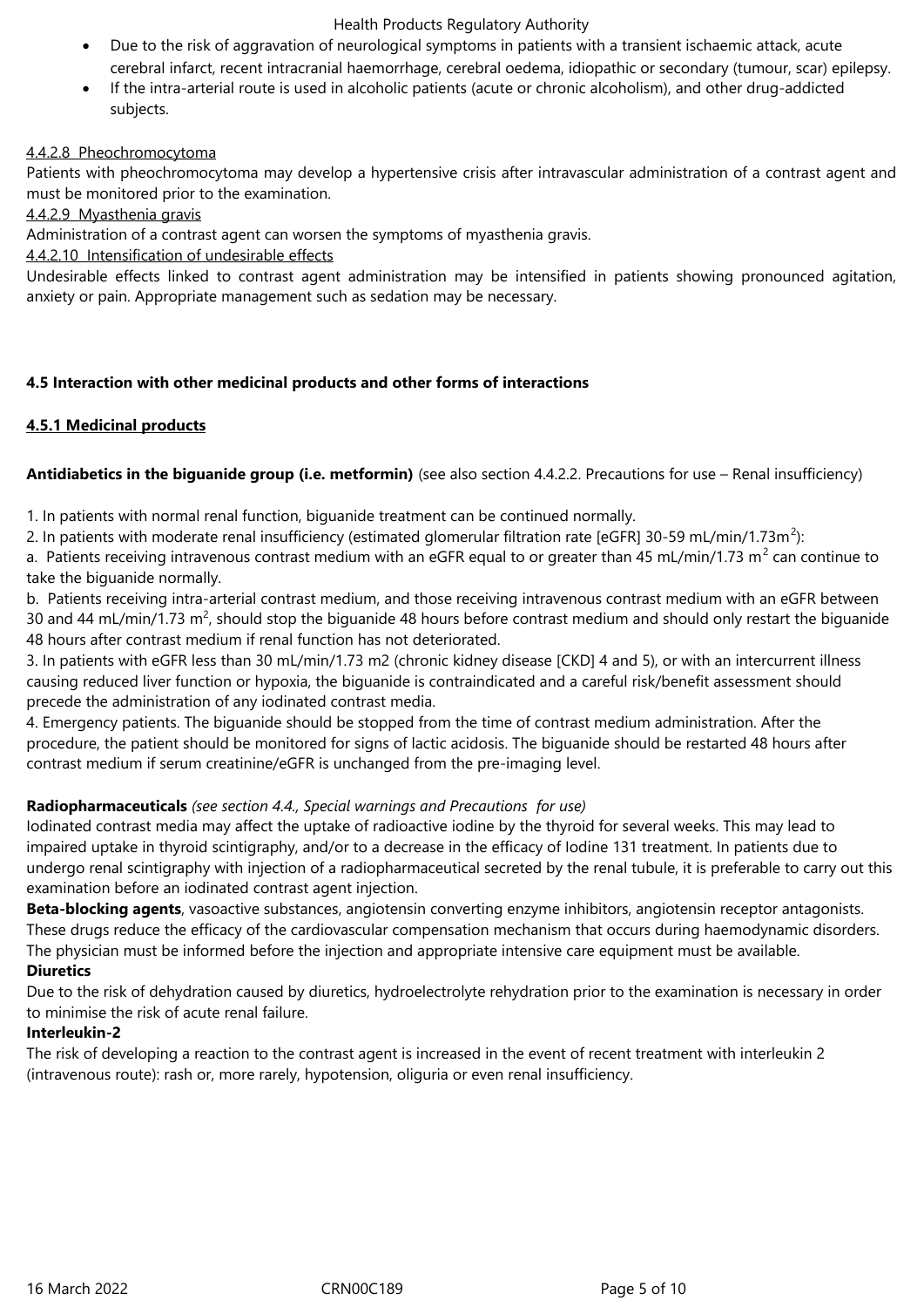## 4.5.2 Other forms of interaction

High concentrations of iodinated contrast media in plasma and urine can interfere with the *in vitro* determination of bilirubin, proteins and inorganic substances (iron, copper, calcium and phosphate); it is recommended that these determinations not be made within the first 24 hours following the examination.

### **4.6 Fertility, pregnancy and lactation**

### **Pregnancy**

There are no or limited amount of data (less than 300 pregnancy outcomes) from the use of iobitridol in pregnant women. Animal studies do not indicate direct or indirect harmful effects with respect to reproductive toxicity (see section 5.3). As precautionary measure, it is preferable to avoid the use of Xenetix during pregnancy.

The transient iodine overload following administration of the product to the mother may lead to foetal dysthyroidism if the examination takes place after 14 weeks of pregnancy. However, in view of the reversibility of the effect and the expected benefit to the mother, isolated administration of an iodinated contrast agent is justifiable if the indication for the radiological examination in a pregnant woman has been carefully evaluated.

### **Breast-feeding**

Iodinated contrast agents are only excreted in breast milk in very small amounts. Consequently, isolated administration to the mother involves a minor risk of adverse reactions in the infant. It is advisable to stop breastfeeding for 24 hours after administration of the iodinated contrast agent.

### **Fertility**

Study on rats do not indicate effects on reproductive function

### **4.7 Effects on ability to drive and use machines**

Not relevant.

## **4.8 Undesirable effects**

During clinical studies on 905 patients, 11% of patients experienced an adverse reaction related to administration of Xenetix (out of feeling of warmth), the most common being pain, injection site pain, bad taste and nausea.

Adverse reactions related to the use of Xenetix are generally mild to moderate, and transient.

The adverse reactions most commonly reported during administration of Xenetix since marketing are feeling of warmth, and pain and oedema at the injection site.

The hypersensitivity reactions are usually immediate (during the injection or over the hour following the start of the injection) or sometimes delayed (one hour to several days after the injection), and then appear in the form of adverse skin reactions. Immediate reactions comprise one or several, successive or concomitant effects, usually including skin reactions, respiratory and/or cardiovascular disorders, which may be the first signs of shock, which can rarely be fatal.

Severe rhythm disorders including ventricular fibrillation have been very rarely reported in heart disease patients, in as well as out of a context of hypersensitivity (see section 4.4 Precaution for use).

The adverse reactions are listed in the table below by SOC (System Organ Class) and by frequency with the following quidelines: very common ( $31/10$ ), common ( $31/100$  to  $1<1/10$ ), uncommon ( $31/1000$  to  $1<1/100$ ), rare ( $31/10000$  to  $<1/1000$ ), very rare (<1/10 000), not known (cannot be estimated from the available data). The frequencies presented are derived from the data of an observational study on 352,255 patients.

| <b>System Organ Class</b> | Frequency: adverse reaction                                            |
|---------------------------|------------------------------------------------------------------------|
| Immune system disorders   | Rare: hypersensitivity                                                 |
|                           | Very rare: anaphylactic shock, anaphylactic reaction, anaphylactoid    |
|                           | reaction                                                               |
| Endocrine disorders       | Very rare: thyroid disorder                                            |
|                           | Unknown: transient neonatal hypothyroidism                             |
|                           | Rare: presyncope (vasovagal reaction), tremor*, paresthesia*           |
|                           | Very rare: coma*, seizure*, confusional state*, visual pathway         |
|                           | disorders*, amnesia*, photophobia*, blindness transient*, somnolence*, |
| Nervous system disorders  | agitation*, restleness*, headache                                      |
|                           | Unknown: dizziness**                                                   |
|                           |                                                                        |
|                           | Rare: vertigo                                                          |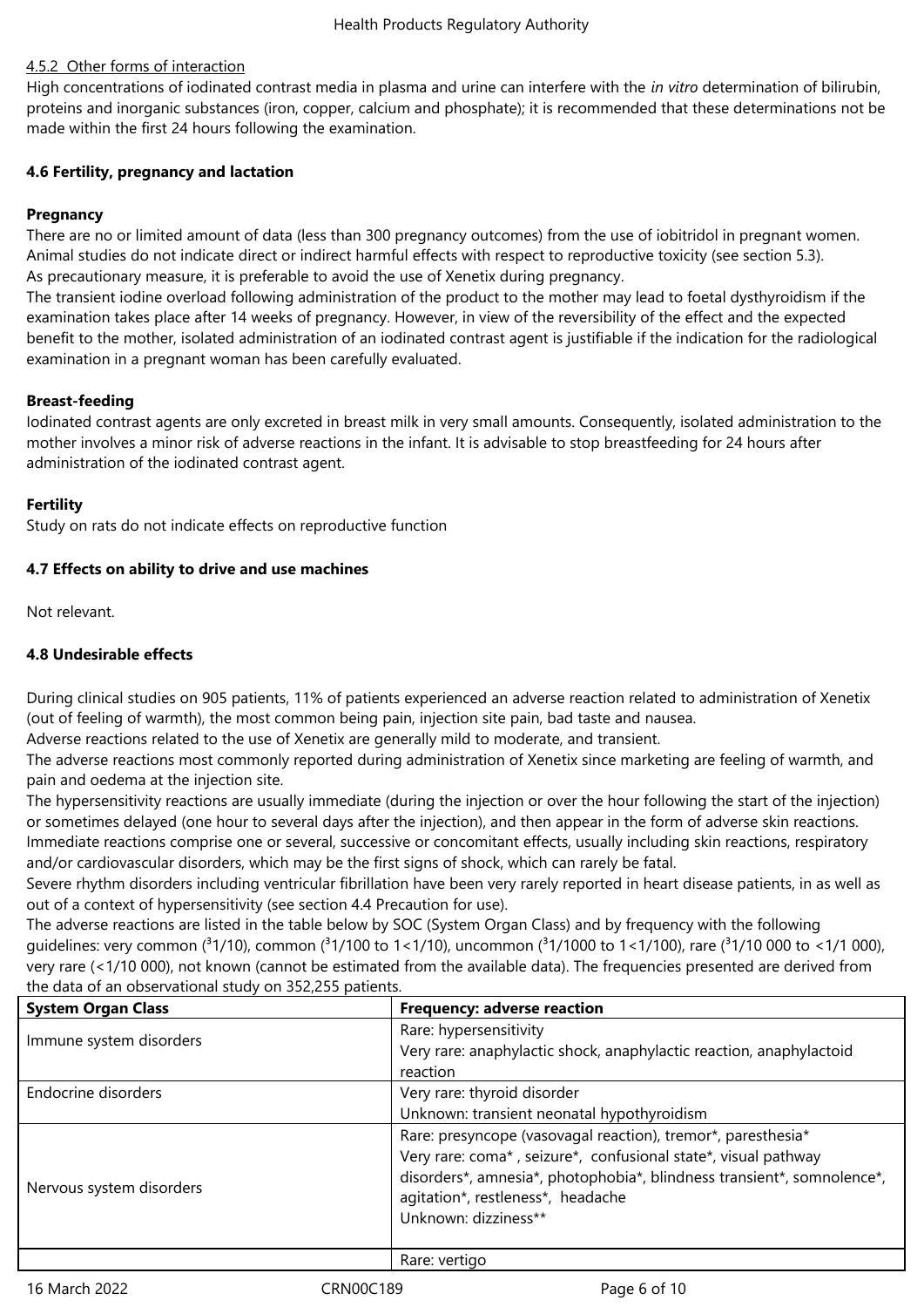| Health Products Regulatory Authority |  |
|--------------------------------------|--|
|--------------------------------------|--|

| Ear and labyrinth disorders                          | Very rare: hypoacusis                                                                                                                                                                                                                                                                                                                                                                        |  |  |  |
|------------------------------------------------------|----------------------------------------------------------------------------------------------------------------------------------------------------------------------------------------------------------------------------------------------------------------------------------------------------------------------------------------------------------------------------------------------|--|--|--|
| Cardiac disorders                                    | Rare: tachycardia, bradycardia<br>Very rare: cardiac arrest, myocardial infarction (more frequent after<br>intracoronary injection), arrhythmia, ventricular fibrillation, angina<br>pectoris, torsades de pointes, arteriospasm coronary                                                                                                                                                    |  |  |  |
| Vascular disorders                                   | Rare: hypotension, hypertension<br>Very rare: circulatory collapse<br>Unknown: cyanosis**                                                                                                                                                                                                                                                                                                    |  |  |  |
| Respiratory, thoracic and mediastinal disorders      | Rare: dyspnoea, cough, throat tightness, sneezing<br>Very rare: respiratory arrest, pulmonary oedema, bronchospasm,<br>laryngospasm, laryngeal oedema                                                                                                                                                                                                                                        |  |  |  |
| Gastrointestinal disorders                           | Uncommon: nausea<br>Rare: vomiting<br>Very rare: abdominal pain                                                                                                                                                                                                                                                                                                                              |  |  |  |
| Skin and subcutaneous tissue disorders               | Rare: angioedema, urticaria (localised or extensive), erythema, pruritus<br>Very rare: Acute Generalized Exanthematous Pustulosis,<br>Stevens-Johnson syndrome, Toxic epidermal necrolysis, eczema, rash<br>maculo-papular (all as delayed hypersensitivity reactions) (see section<br>4.4)<br>Not known: Drug reaction with eosinophilia and systemic symptoms<br>(DRESS) (see section 4.4) |  |  |  |
| Renal and urinary disorders                          | Very rare: acute kidney injury, anuria                                                                                                                                                                                                                                                                                                                                                       |  |  |  |
| General disorders and administration site conditions | Uncommon: feeling hot<br>Rare: face oedema, malaise, chills, injection site pain<br>Very rare: injection site necrosis following extravasation, injection site<br>inflammation following extravasation, injection site oedema                                                                                                                                                                |  |  |  |
| Investigations                                       | Very rare: blood creatinine increased                                                                                                                                                                                                                                                                                                                                                        |  |  |  |

\*Examinations during which the iodinated contrast agent concentration in cerebral arterial blood is high

\*\* More often reported in a context of hypersensitivity reaction

Compartment syndrome may be observed following extravasation as described in section 4.4

The following adverse reactions were reported for other water-soluble iodinated contrast agents.

| <b>System Organ Class</b>              | <b>Frequency: adverse reaction</b>                                                                                           |
|----------------------------------------|------------------------------------------------------------------------------------------------------------------------------|
| Nervous system disorders               | Paralysis, paresis, hallucinations, speech disorders                                                                         |
| Gastrointestinal disorders             | Acute pancreatitis (after ERCP), abdominal pain, diarrhoea, parotid gland<br>enlargement, salivary hypersecretion, dysgeusia |
| Skin and subcutaneous tissue disorders | Erythema multiforme                                                                                                          |
| Vascular disorders                     | Thrombophlebitis                                                                                                             |
| Investigations                         | Electroencephalogram abnormal, blood amylase increased                                                                       |

Cardiovascular collapse of variable severity may occur immediately with no warning signs, or may complicate the cardiovascular manifestations mentioned in the above table.

Abdominal pain and diarrhoea, not reported for Xenetix, are linked mainly to administration via the oral or rectal route. Local pain and oedema may occur at the injection site without extravasation of the injected product and are benign and transient.

During intra-arterial administration, the sensation of pain at the injection site depends on the osmolality of the product injected.

## Undesirable effects in children

The expected nature of the undesirable effects connected with Xenetix is the same at that of the effects reported in adults. Their frequency cannot be estimated from the available data.

16 March 2022 CRN00C189 Page 7 of 10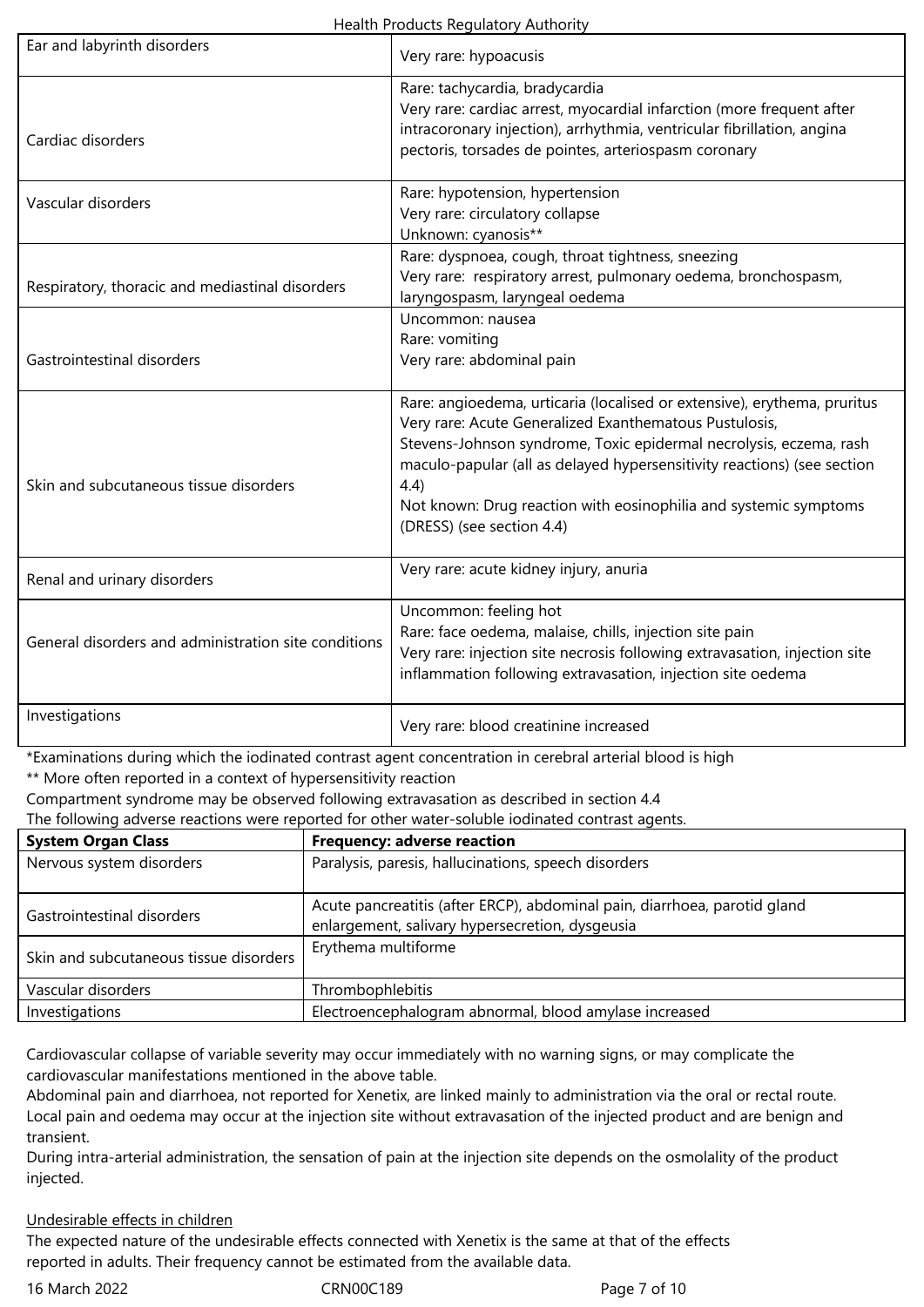Reporting suspected adverse reactions after authorisation of the medicinal product is important. It allows continued monitoring of the benefit/risk balance of the medicinal product. Healthcare professionals are asked to report any suspected adverse reactions via: HPRA Pharmacovigilance Earlsfort Terrace IRL - Dublin 2 Tel: +353 1 6764971

Fax: +353 1 6762517 Website: www.hpra.ie e-mail: medsafety@hpra.ie

#### **4.9 Over[dose](http://www.hpra.ie/)**

If a very high dose of contrast agent is administered, the water and electrolyte loss must be compensated by suitable rehydration. Renal function must be monitored for at least three days. Haemodialysis may be performed if necessary.

## **5 PHARMACOLOGICAL PROPERTIES**

## **5.1 Pharmacodynamic properties**

Xenetix 350 is a non-ionic water-soluble tri-iodinated low-osmolality contrast medium for urographic and angiographic examinations (ATC code: V08AB11). The iobitridol molecule is characterised by its balanced and stable hydrophilicity.

Iodine content: 350 mg/ml Osmolality: 915 mOsm/kg Viscosity at 37°C 10 mPa.s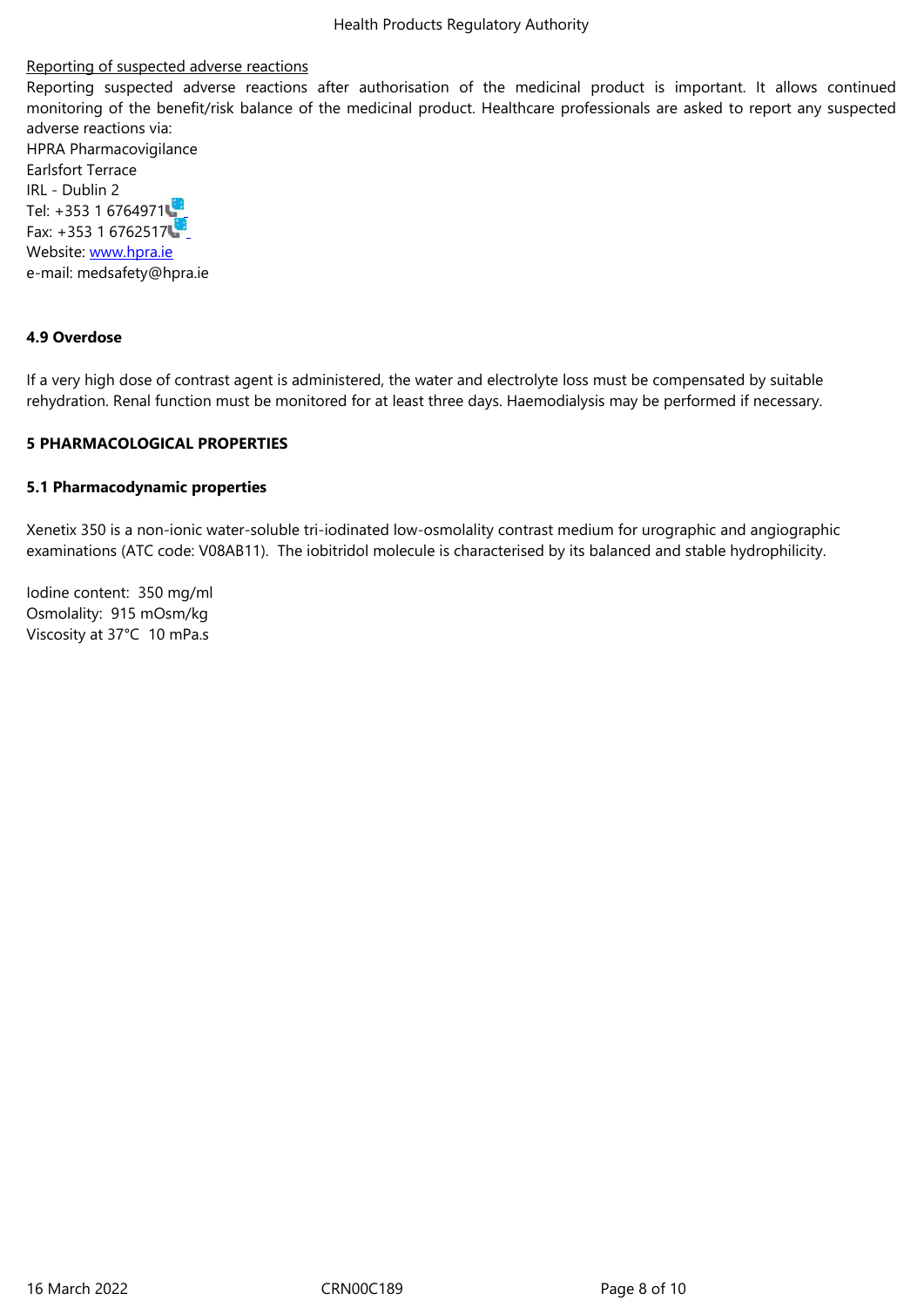Investigation of overall safety in terms of haemodynamic, cardiovascular, bronchopulmonary, renal, neurological and rheological parameters has demonstrated that the profile of iobitridol coincides with those of other non-ionic water-soluble tri-iodinated low-osmolality contrast media.

## **5.2 Pharmacokinetic properties**

Injected via the intravascular route, iobitridol is distributed in the vascular system and interstitial space. It is rapidly eliminated via urinary excretion (glomerular filtration without tubular reabsorption or secretion) in unchanged form. In cases of renal failure, heterotopic excretion occurs via the biliary route. Iobitridol can be dialysed.

### **5.3 Preclinical safety data**

Toxicological studies using the intravenous route have revealed no effects except under conditions differing considerably from those used clinically (doses, repetition). In the case of iobitridol, as for all water-soluble non-ionic tri-iodinated contrast agents administered in large-volume (25 to 50 mL/kg) single doses, theseeffects occur as transient signs of hypothermia, respiratory depression or dose-dependent histological signs in the target organs (liver, kidney) such as hepatocellular vacuolization and tubular ectasia. Repeated-dose administration in dogs for 28 days in large doses (8 mL/kg) resulted in granular and vacuolar degeneration which was reversible following discontinuation of treatment.Local irritation may be observed in cases of perivascular infiltration. The substance was not found to be mutagenic under the conditions of the tests used. Animal studies showed no toxic effect on fertility, reproductive performance and embryo-foetal development.

### **6 PHARMACEUTICAL PARTICULARS**

### **6.1 List of excipients**

Sodium calcium edetate Trometamol hydrochloride Trometamol Hydrochloric Acid (for pH adjustment) Sodium Hydroxide (for pH adjustment) Water for Injections

#### **6.2 Incompatibilities**

In the absence of compatibility studies, this medicinal product must not be mixed with other medicinal products.

## **6.3 Shelf life**

Unopened: 3 years The product after opening should be used immediately and not stored.

#### **6.4 Special precautions for storage**

Keep the container in the outer carton in order to protect from light. Do not store above 30 °C.

#### **6.5 Nature and contents of container**

Type II colourless glass bottle (20ml, 50ml, 60ml, 75ml, 100ml, 150ml, 200ml, 500ml) with chlorbutyl rubber stopper. Plastic syringe (polypropylene-based). Plastic (polyvinyl chloride) butterfly-winged infusion set.

Not all pack sizes may be marketed.

## **6.6 Special precautions for disposal of a used medicinal product or waste materials derived from such medicinal product and other handling of the product**

For single use only. Discard any remaining contents.

16 March 2022 CRN00C189 Page 9 of 10